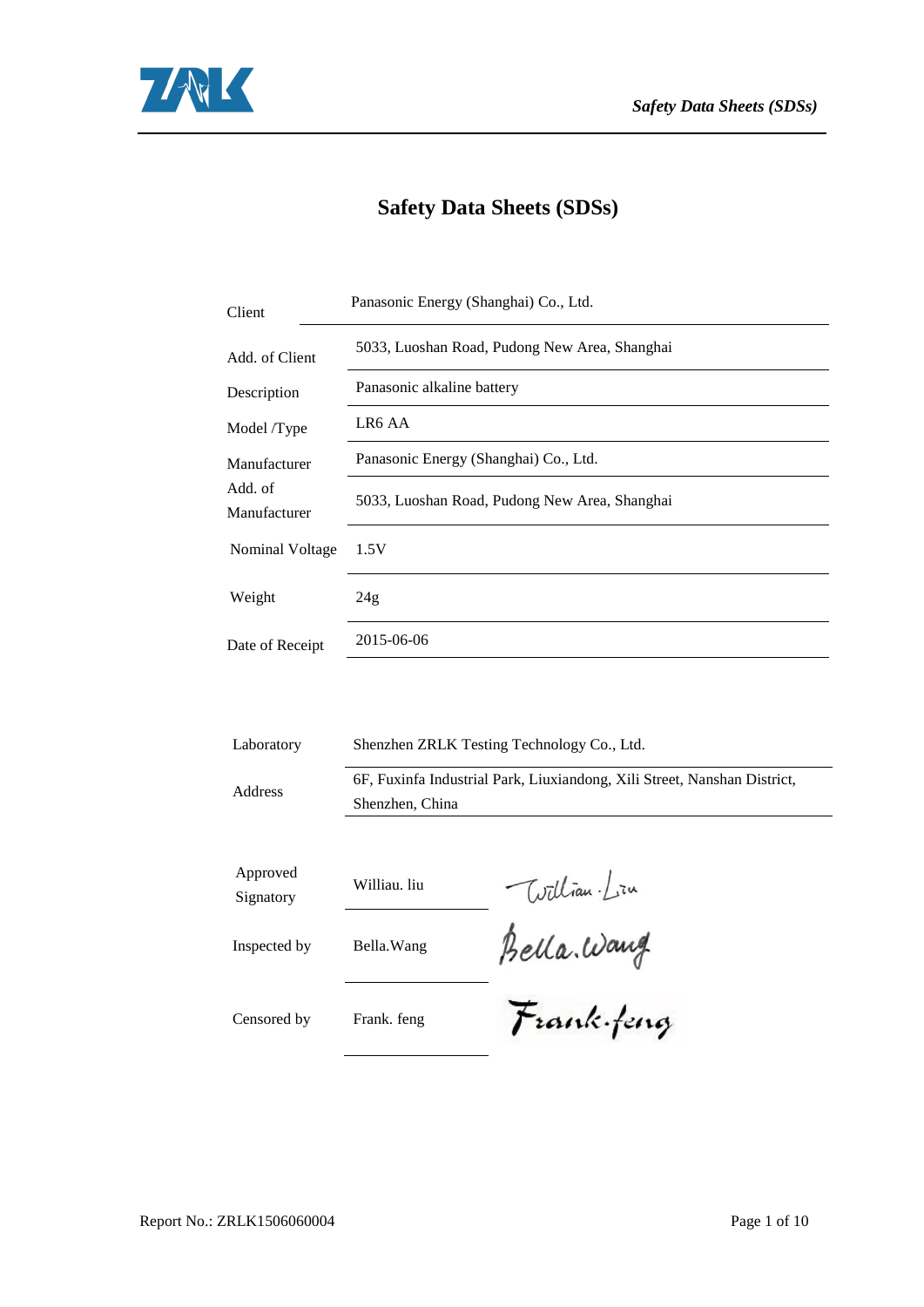

### **1. IDENTIFICATION OF THE SUBSTANCE/PREPARATION AND OF THE COMPANY/UNDERTAKING**

#### **Product Identifier**

Product name: Panasonic alkaline battery

Model: LR6 AA

**Other means of identification**

Synonyms:none

#### **Recommended use of the chemical and restrictions on use**

Recommended Use:Used in portabl electronic equipments;

Uses advidsed against:

a) Do not dismantle, open or shred alkaline battery.

b) Do not expose alkaline battery to heat or fire. Avoid storage in direct sunlight.

c) Do not short-circuit a alkaline battery. Do not store alkaline battery haphazardly in a box or drawer where

they may short-circuit each other or be short-circuited by other metal objects.

d) Do not remove a alkaline battery from its original packaging until required for use.

e) Do not subject alkaline battery to mechanical shock.

f) In the event of a alkaline battery leaking, do not allow the liquid to come in contact with the skin or eyes. If contact has been made, wash the affected area with copious amounts of water and seek medical advice.

g) Observe the plus (+) and minus (–) marks on the alkaline battery and equipment and ensure correct use.

h) Battery usage by children should be supervised.

i) Seek medical advice immediately if an alkaline battery has been swallowed.

j) Keep batteries clean and dry.

k) When possible, remove the battery from the equipment when not in use.

l) Dispose of properly.

#### **Details of the supplier of the safety data sheet:**

Supplier Name: Panasonic Energy (Shanghai) Co., Ltd.

Address: 5033, Luoshan Road, Pudong New Area, Shanghai

Telephone number of the supplier: 0086-021-33906661

E-mail address: sulin7628@126.com

#### **Emergency telephone number**

**Company Emergency Phone Number:** 0086-021-33906661

### **2. HAZARDS IDENTIFICATION**

#### **Classification**

No harm at the normal use. If contact the Electrolyte in the alkaline battery, reference as follows:

#### **Classification of the substance or mixture**

Classification according to GHS

Acute Toxicity, Oral(Hazard category 4)

Acute Toxicity, Dermal(Hazard category 3)

Acute Toxicity, Inhalation (Hazard category 4)

Skin, irritate(Hazard Cagegory 1B)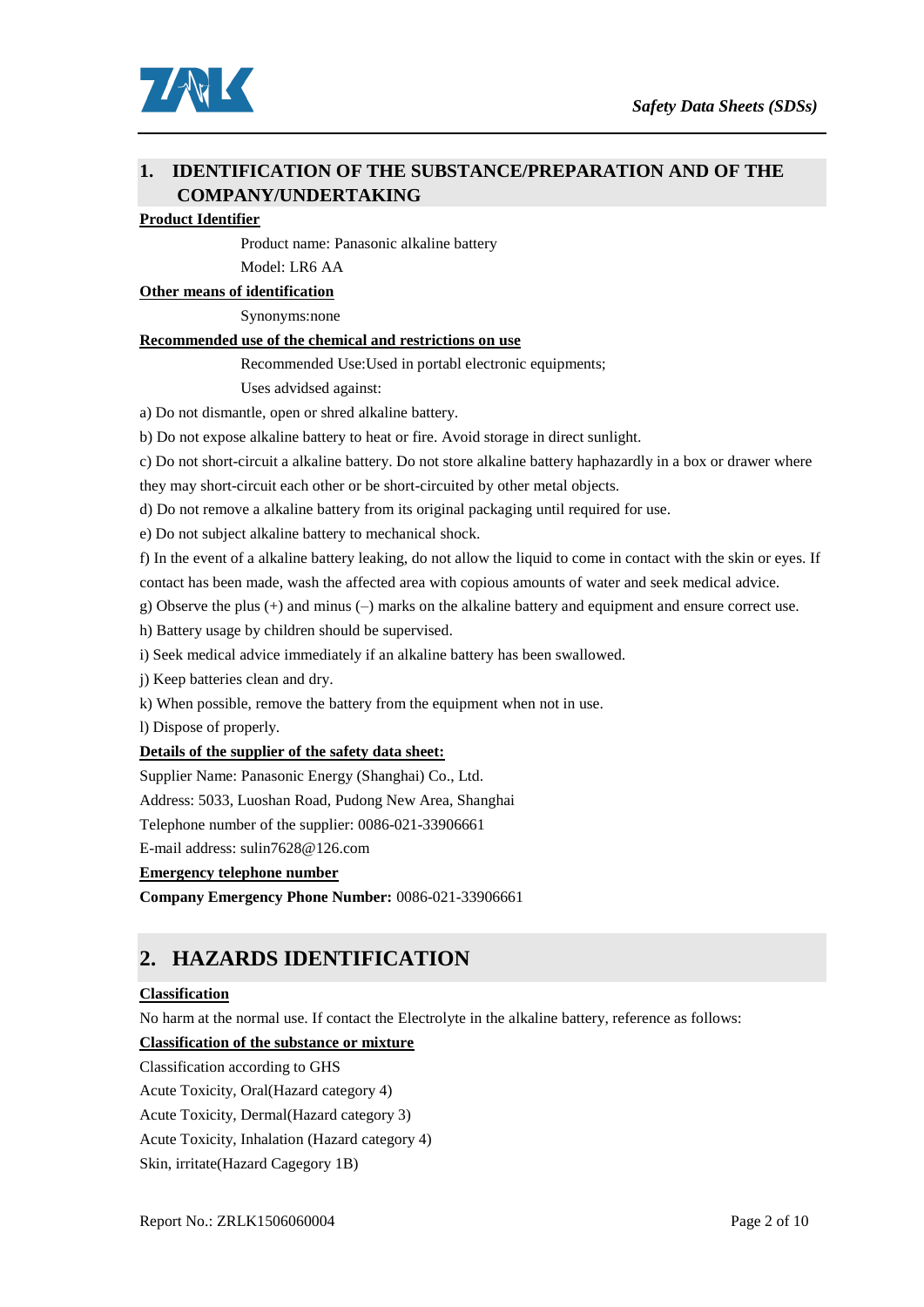

Hazardous to the aquatic environment, short-term(Acute): (Hazard category Acute 1)

Hazardous to the aquatic environment, long-term(Chronic): (Hazard category Chronic 1)

Eye Irritate (Hazard category 1)

#### **GHS Label elements, including precautionary statements:**



**Signal word: Warning**

#### **Hazard statement(s):**

**H242:**Heating may cause a fire;

**H314:**Causes severe skin burns and eye damage;

**H302:**Harmful if swallowed;

**H332:**Harmful if inhaled;

**H260:**In contact with water releases flammable gases which may ignite spontaneously

**H250:**Catches fire spontaneously if exposed to air

**H400:**Very toxic to aquatic life

**H410:** Very toxic to aquatic life with long lasting effects

#### **precautionary statements:**

#### **Prevention:**

P264 Wash thoroughly after handling.

P270 Do not eat, drink or smoke when using this product.

P280 Wear protective gloves/protective clothing/eye protection/face protection.

P261:Avoid breathing dust/fume/gas/mist/vapours/spray.

P271:Use only outdoors or in a well-ventilated area.

P223:Do not allow contact with water.

P231+P232:Handle and store contents under inert gas/...protect from moisture;

P210:Keep away from heat, hot surfaces, sparks, open flames and other ignition sources. No smoking.

P222: Do not allow contact with air.

P231+P232:Handle and store contents under inert gas/....Protect from moisture;

P233:Keep container tightly closed.

P273:Avoid release to the environment.

#### **Response:**

P312:Call a Poison center or doctor/physician if you feel unwell.

P302+P350-IF ON SKIN: Gently wash with plenty of soap and water

P301+P330+P331-IF SWALLOWED: rise mouth. Do NOT induce vomiting

P305+P351+P338 IF IN EYES: Rinse cautiously with water for several minutes. Remove contact lenses, if present and easy to do. Continue rinsing.

P304+P340:IF INHALED: Remove person to fresh air and keep confortable for breating.

P302+P335+P334:IF ON SKIN:Brush off loose particles from skin and immerse in cool water.

P370+P378: In case of fire: Use...to extinguish

P302+P334:IF ON SKIN:Immerse in cool water or wrap in wet bandages.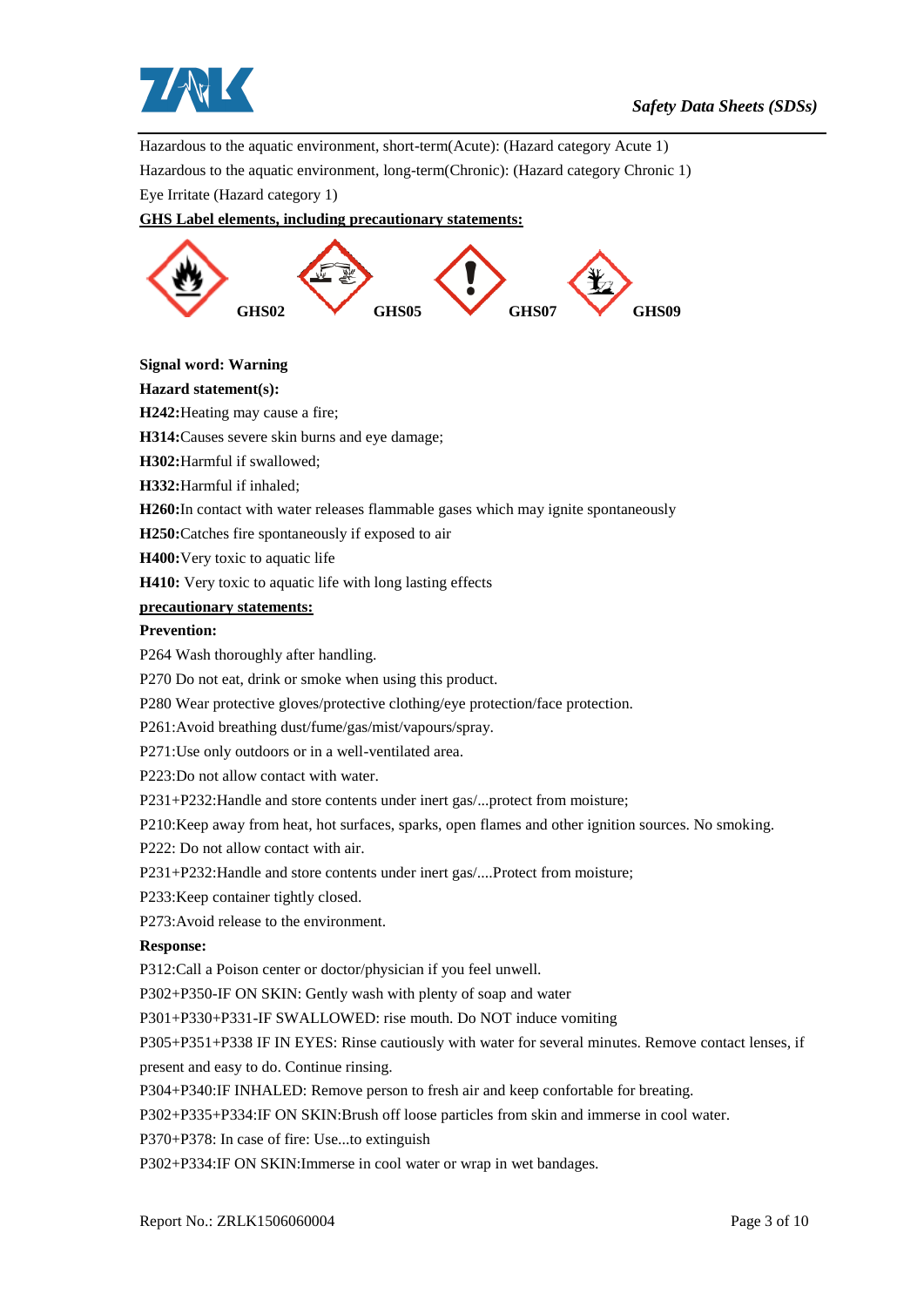

#### P391:Collect spillage.

#### **Storage:**

P402+P404:Store in a dry place, store in a closed container.

#### **Disposal**

**P501:** Dispose of contents/container in accordance with local/national regulation**s**

#### **Hazards not otherwise classified (HNOC)**

Not Applicable

#### **Other information**

No information available.

### **3. COMPOSITION/INFORMATION ON INGREDIENTS**

#### **Chemical characterixation: Mixtures**

#### **Description:**

Product: Consisting of the following components.

| Common Chemical Name | Concentration | CAS        |
|----------------------|---------------|------------|
|                      | (% )          | Number     |
| Manganese dioxide    | 45            | 1313-13-9  |
| Potassium hydroxide  | 10            | 1310-58-3  |
| Zinc                 | 25            | 7440-66-6  |
| Graphite             | 6             | 7782-42-5  |
| Zinc chloride        | 4.52          | 7646-85-7  |
| Ammonium chloride    | 9.74          | 12125-02-9 |

Note: CAS number is Chemical Abstract Service Registry Number.

N/A=Not apply.

### **4. FIRST-AID MEASURES**

#### **First aid measures**

Eye Contact Rinse thoroughly with plenty of water, also under the eyelids. If symptoms persist, call a physician.

Skin Contact Remove contaminated clothing and shoes. Wash skin with soap and water. In the case of skin irritation or allergic reactions see a physician.

Inhalation Move to fresh air. If symptoms persist, call a physician.

Ingestion Do NOT induce vomiting. Drink plenty of water. If symptoms persist, call a physician.

Most important symptoms and effects, both acute and delayed

Swallowing Do not induce vomiting. Get medical attention.

**Most Important Symptoms/Effects** No information available.

#### **Indication of any immediate medical attention and special treatment needed**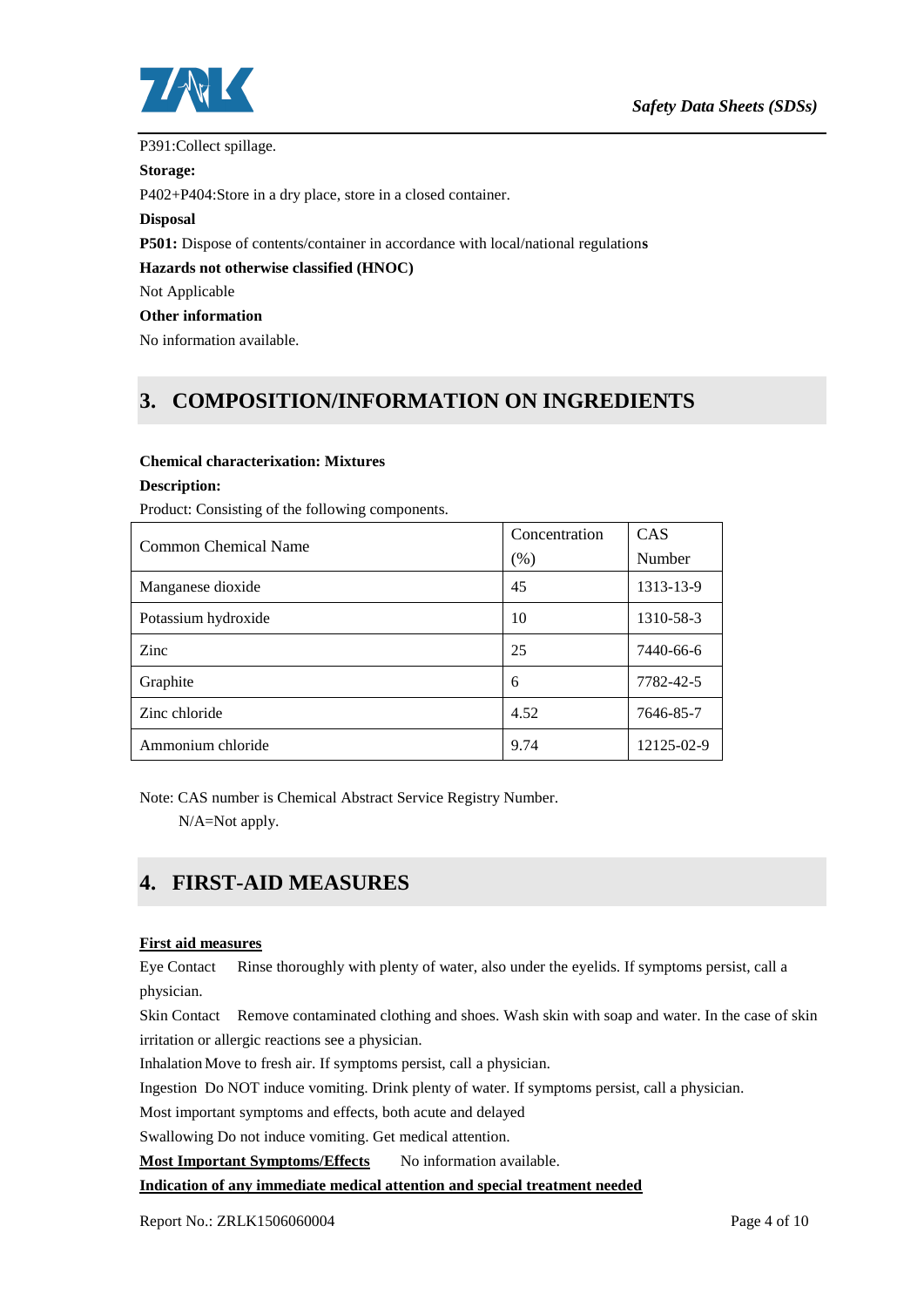

Notes to Physician Treat symptomatically

### **5. FIRE-FIGHTING MEASURES**

#### **Suitable Extinguishing Media**

CO2, dry chemical powder, water spray.

Unsuitable Extinguishing Media:No information available.

#### **Specific Hazards Arising from the Chemical**

Formation of toxic gases is possible during heating or in case of fire.

In case of fire, the following can be released:

Carbon monoxide(CO)

Carbon dioxide

Other irritating and toxic gases.

#### **Hazardous Combustion Products**

Carbon oxides.

Explosion Data

Sensitivity to Mechanical Impact No

Sensitivity to Static Discharge No

#### **Protective Equipment and Precautions for Firefighters**

As in any fire, wear self-contained breathing apparatus pressure-demand, MSHA/NIOSH (approved or equivalent) and full protective gear. For example: Wear self-contained respiratory protective device. Wear suitable protective clothing and eye/face protection.

#### **Special hazards arising from the substance or mixture:**

The leaking electrolyte may corrosive. Under the conditions of short-circuited, overcharged, overdischarged, punctured, crushed, put into the fire and exposed on the temperature higher than that specified by manufacture(100℃), the battery may burn or explode.

# **6. ACCIDENTAL RELEASE MEASURES**

#### **Personal precautions, protective equipment and emergency procedures**

Personal Precautions Avoid contact with eyes.

Refer to section 8 for personal protective equipment. Ensure adequate ventilation. Remove all sources of ignition.

Evacuate personnel to safe areas.

#### **Environmental precautions**

Environmental Precautions Refer to protective measures listed in Sections 7 and 8.

Absorb with liquid-binding material (sand, diatomite, acid binders, universal binders, sawdust).

Dispose contaminated material as waste according to item 13.

#### **Methods and material for containment and cleaning up**

Methods for Containment Prevent further leakage or spillage if safe to do so.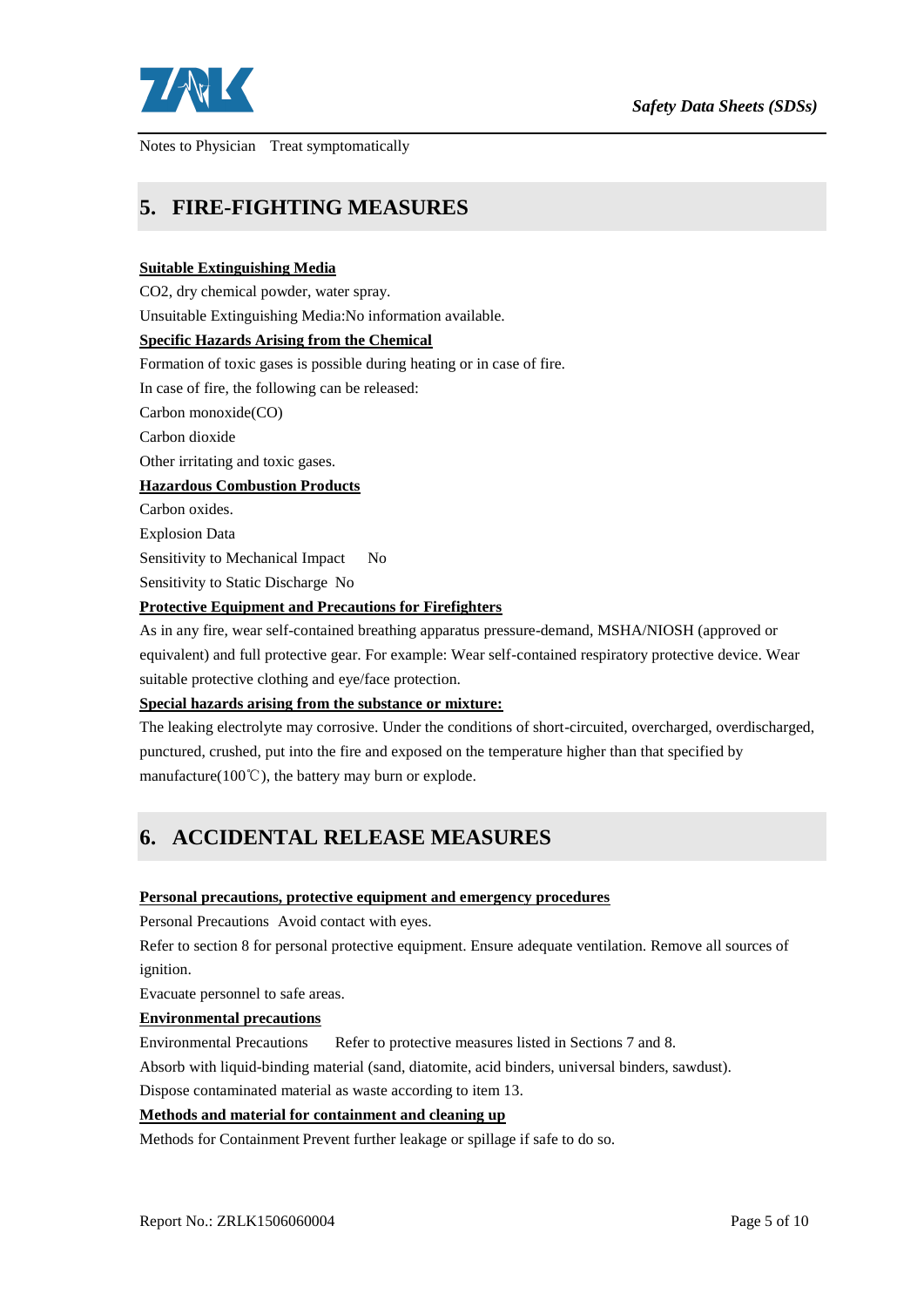

Methods for Cleaning up Use personal protective equipment. Dam up. Cover liquid spill with sand, earth or other Non combustible absorbent material. Pick up and transfer to properly labeled containers. Clean contaminated surface thoroughly.

# **7. HANDLING AND STORAGE**

### **Precautions for safe handling**

Handling Handle in accordance with good industrial hygiene and safety practice. Avoid contact with skin, eyes and clothing. Wear personal protective equipment. Wash thoroughly after handling. Use this material with adequate ventilation.

The product is not explosive.

#### **Conditions for safe storage, including any incompatibilities**

The storage area should be clean, cool, dry, ventilated and weatherproof. Incompatibilities: strong oxidizing agents, corrosives and foods. Such batteries must be packed in inner packaging in such a manner as to effectively prevent short circuits and to prevent movement which could lead to short circuits. For normal storage, the temperature should be between +10°C and +25°C and never exceed +30°C. Extremes of humidity (over 95% and below 40% relative humidity) for sustained periods should be avoided since they are detrimental to both batteries and packaging. Batteries should therefore not be stored next to radiators or boilers, nor in direct sunlight.

The above recommendations are equally valid for storage conditions during prolonged transit. Thus, Batteries shall be stowed away from ships' engines and not left for long periods in unventilated metal box cars during summer.

**Incompatible Products** None known.

# **8. EXPOSURE CONTROLS AND PERSONAL PROTECTION**

#### **Control parameters**

**none**

**Other Exposure Guidelines** Vacated limits revoked by the Court of Appeals decision in AFL-CIO v. OSHA, 965 F.2d 962(11th Cir., 1992).

### **Appropriate engineering controls**

**Engineering Measures** Showers

Eyewash stations

Ventilation systems

Use adequate general or local exhaust ventilation to keep airborne concentrations below the permissible exposure limits. Ensure adequate ventilation.

**Individual protection measures, such as personal protective equipment**

**Eye/Face Protection:**



**Tightly sealed goggles**

**Body protection:**

Protective work clothing.

**Skin protection:**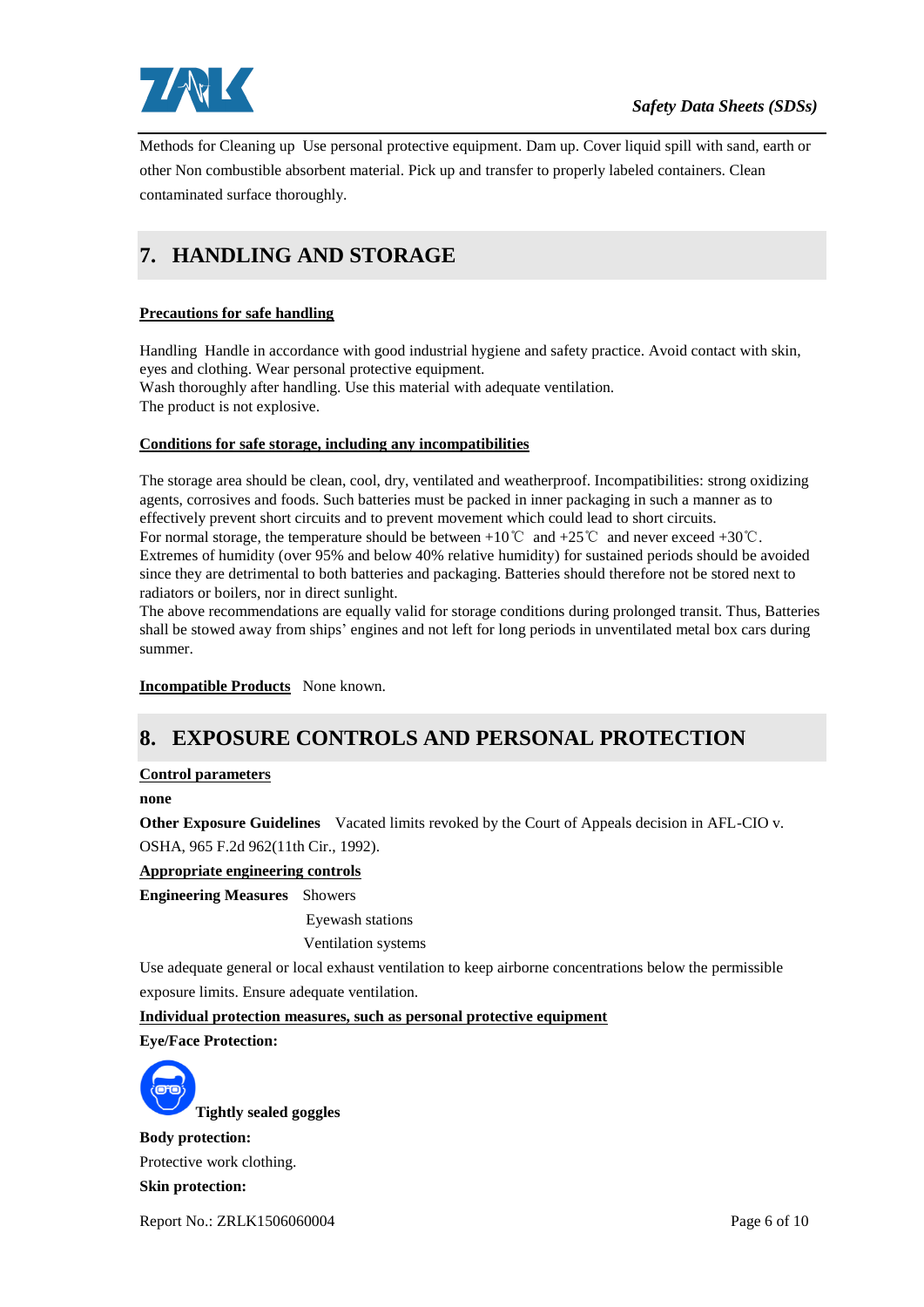



#### **Material of gloves:**

The selection of the suitable gloves does not only depend on the material, but also on further marks of quality and varies from manufacturer to manufacturer. As the product is a preparation of several substances, the resistance of the glove material can not be calculated in advance and has therefore to be checked prior to the application.

#### **Penetration time of glove material:**

The exact break trough time has to be found out by the manufacturer of the protective gloves and has to be observed.

**Respiratory Protection** No protective equipment is needed under normal use conditions. If exposure limits are exceeded or irritation is experienced, ventilation and evacuation may be required.

**Hygiene Measures** Handle in accordance with good industrial hygiene and safety practice.

# **9. PHYSICAL AND CHEMICAL PROPERTIES**

|                                              | Form: Solid                              |                               |  |  |  |
|----------------------------------------------|------------------------------------------|-------------------------------|--|--|--|
| Physical<br><b>State</b>                     | Color: Black                             |                               |  |  |  |
|                                              | Odour: Monotony                          |                               |  |  |  |
|                                              | Odor Threshold: No information available |                               |  |  |  |
| Change in condition:                         |                                          |                               |  |  |  |
|                                              | pH, with indication of the concentration | Not determined.               |  |  |  |
|                                              | Melting point/freezing point             | Not determined.               |  |  |  |
|                                              | Initial boiling point and Boiling range: | Not determined.               |  |  |  |
| <b>Flash Point</b>                           |                                          | Not determined.               |  |  |  |
| Evaporation rate                             |                                          | Not determined.               |  |  |  |
| Flammability (solid, gas)                    |                                          | Not determined.               |  |  |  |
| Upper/lower flammability or explosive limits |                                          | Not determined.               |  |  |  |
| Vapor Pressure:                              |                                          | Not determined.               |  |  |  |
| Vapor Density:                               |                                          | Not determined.               |  |  |  |
| relative density:                            |                                          | Not determined.               |  |  |  |
| Solubility in Water:                         |                                          | Not determined.               |  |  |  |
| Solubility in other solvents                 |                                          | Not determined.               |  |  |  |
| n-octanol/water partition coefficient        |                                          | Not determined.               |  |  |  |
| Auto-ignition temperature                    |                                          | Product is not self-igniting. |  |  |  |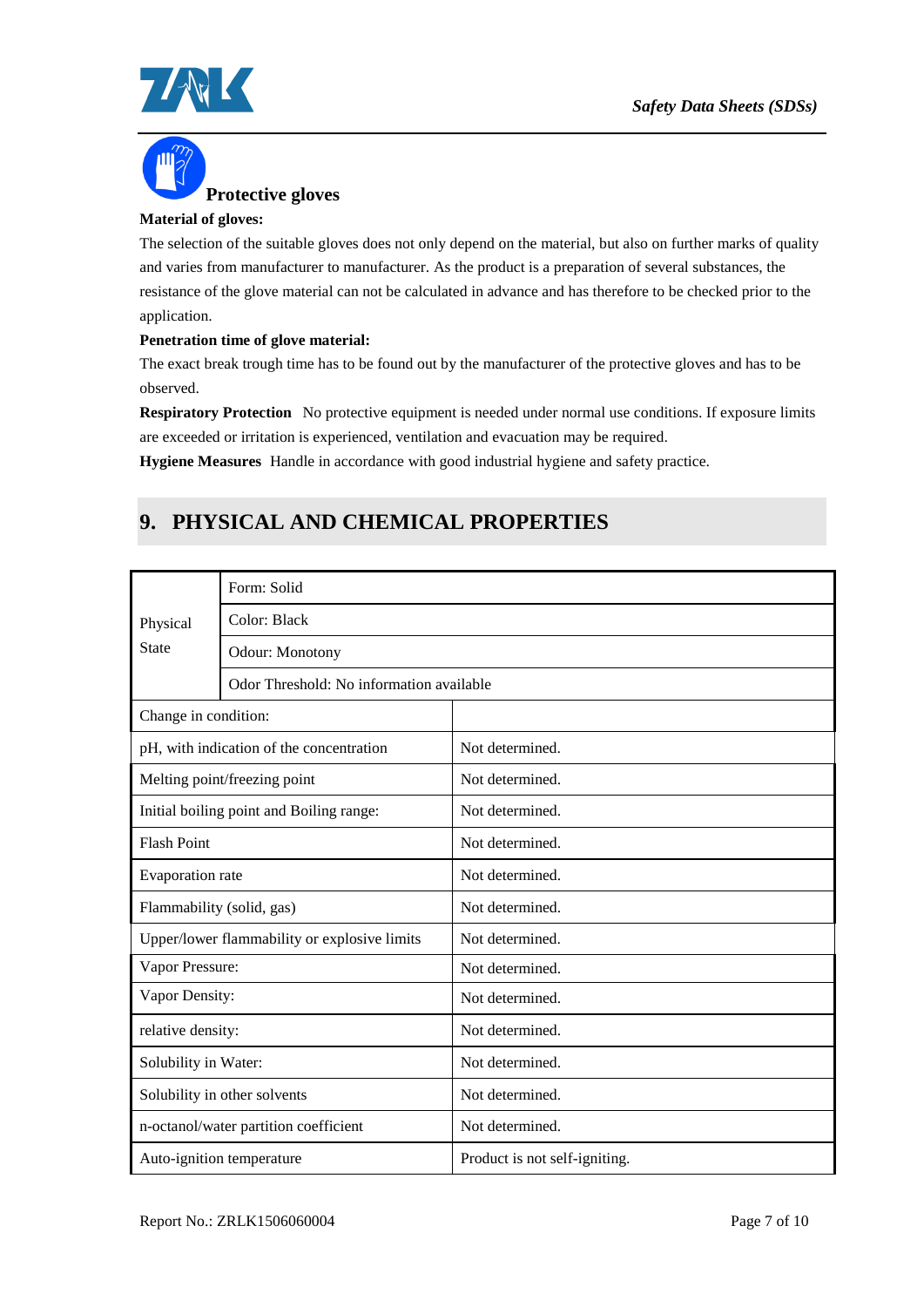

| Decomposition temperature | Not determined.                            |
|---------------------------|--------------------------------------------|
| Odout threshold           | Not determined.                            |
| Evaporation rate          | Not determined.                            |
| Viscosity                 | Not determined.                            |
| Other Information         | No further relevant information available. |

# 10. **STABILITY AND REACTIVITY**

**Reactivity:** Stable under recommended storage and handling conditions (see section 7, Handling and storage).

**Chemical stability:** Stable under normal conditions of use, storage and transport.

**Thermal decomposition/conditions to be avoided:** No decomposition if used according to specifications.

**Possibility of Hazardous Reactions:** None under normal processing.

**Hazardous Polymerization:** Hazardous polymerization does not occur.

**Conditions to avoid:** Strong heating, fire, Incompatible materials.

**Incompatible materials:** Strong oxidizing agents. Strong acids.Base metals.

**Hazardous Decomposition Products:**Carbon oxides, Other irritating and toxic gases.

# **11. TOXICOLOGICAL INFORMATION**

**Acute toxiciy:** No data available.

**Skin corrosion/irritation:** No irritant effect.

**Serious eye damage/irritation:** Cause serious eye irritation.

**Respiratory or skin sensitization:** No sensitizing effects known.

**Specific target organ system toxicity:** No information available.

**CMR effects(carcinogenity, mutagenicity and toxicity for reproduction):** No information available.

### **12. Ecological Information**

#### **Toxicity:**

Acquatic toxicity:

No further relevant information available.

**Persistence and degradability:** No further relevant information available.

**Bioaccumulative potential:** No further relevant information available.

**Mobility in soil:** No further relevant information available.

Results of PBT and vPvB assessment

PBT: Not applicable.

vPvB: Not applicable.

**Other adverse effects:** No information available.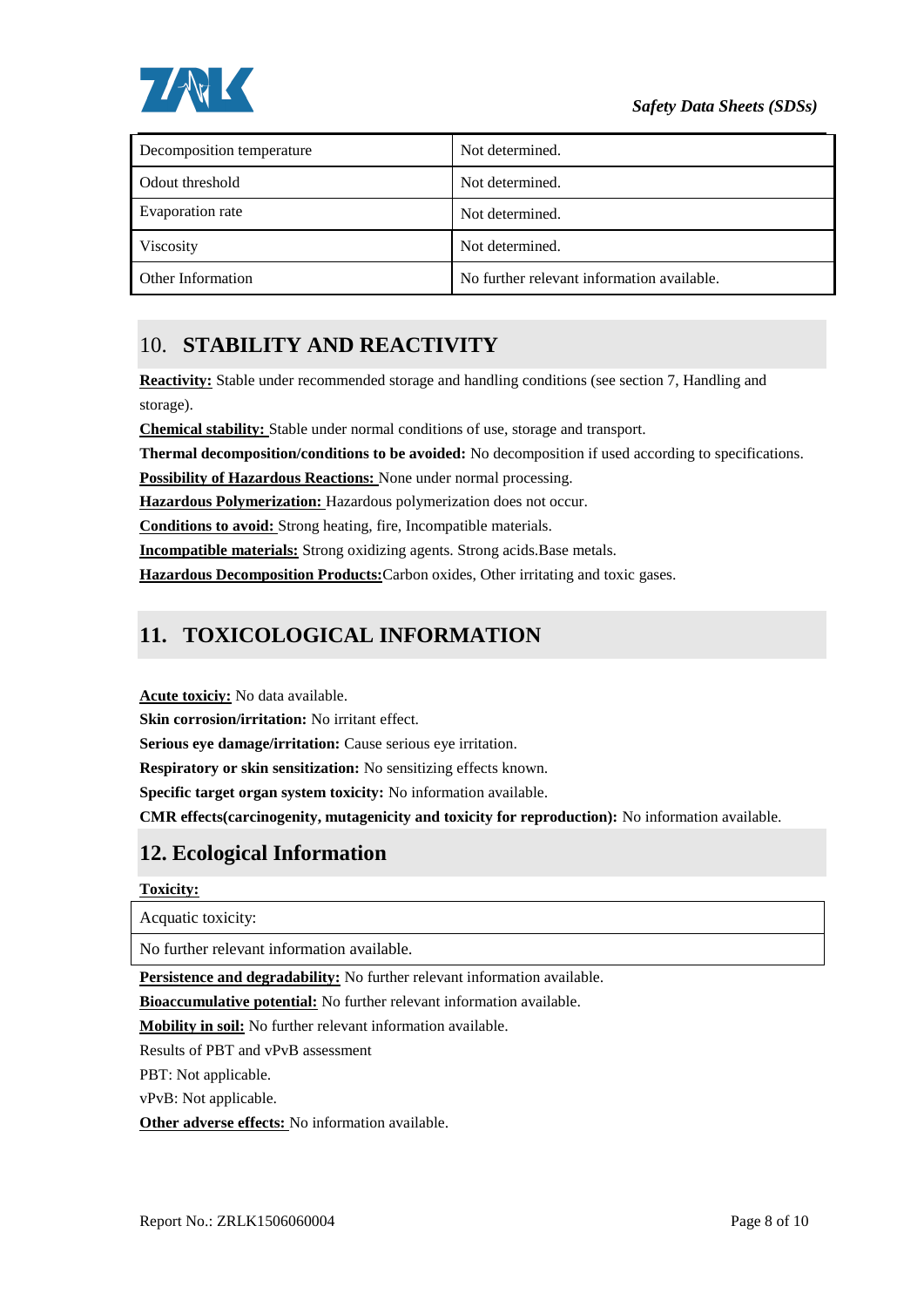

# **13. DISPOSAL CONSIDERATIONS**

#### **Waste treatment methods**

Recommendation: Must not be disposed together with household garbage.

Do not allow product to reach sewage system

#### **Uncleaned packaging:**

Recommendation: Disposal must be made according to official regulations.

### **14. TRANSPORT INFORMATION**

#### **Land transport**

ADR/RID class: Not regulated.

#### **Maritime transport**

Non-Hazardous for sea transport: Non-hazardous for sea transport.

#### **Air transport**

Not restricted to IATA DGR according to special provision A123.

The Panasonic alkaline battery according to SP A 123 of the 2015 IATA Dangerous Goods regulations 56th Edition may be transported. and applicable U.S. DOT regulations for the safe transport of Panasonic alkaline battery.

The packaging shall be adequate to avoid mechanical damage during transport, handling and stacking. The materials and pack design shall be chosen so as to prevent the development of unintentional electrical conduction, corrosion of the terminals and ingress of moisture.

The Nickel-cadmium rechargeable batter having the potential of a dangerous evolution of heat must be prepared for transport so as to prevent: (a) a short-circuit (e.g. in the case of batteries, by the effective insulation of exposed terminals; or, in the case of equipment, by disconnection of the battery and protection of exposed terminals); and

(b) Accidental activation.

The words "Not Restricted" and the Special Provision number must be included in the description of the substance on the Air Waybill as required by 8.2.6, when an Air Waybill is issued.

The package must be handled with care and that a flammability hazard exists if the package is damaged;

### **15. REGULATORY INFORMATION**

### **Safety, health and environmental regulations/legislation specific for the substance or mixture**

EU Regulation:

**Authorisations:** No information available.

**Restrictions on use:** No information available.

#### **Regulatory information**

| CAS No.   | EU<br>(EINECS) | <b>US</b><br>(TSCA) | Japan<br>(ENCS) | Canada<br>$1$ | Austrlia<br>(AICS) | Korea<br>(ECL) | China<br>(IECSC) |
|-----------|----------------|---------------------|-----------------|---------------|--------------------|----------------|------------------|
|           |                |                     |                 | <b>NDSL</b> ) |                    |                |                  |
| 1313-13-9 | Listed         | Not listed          | Not listed      | <b>NDSL</b>   | Not listed         | Not listed     | Not listed       |